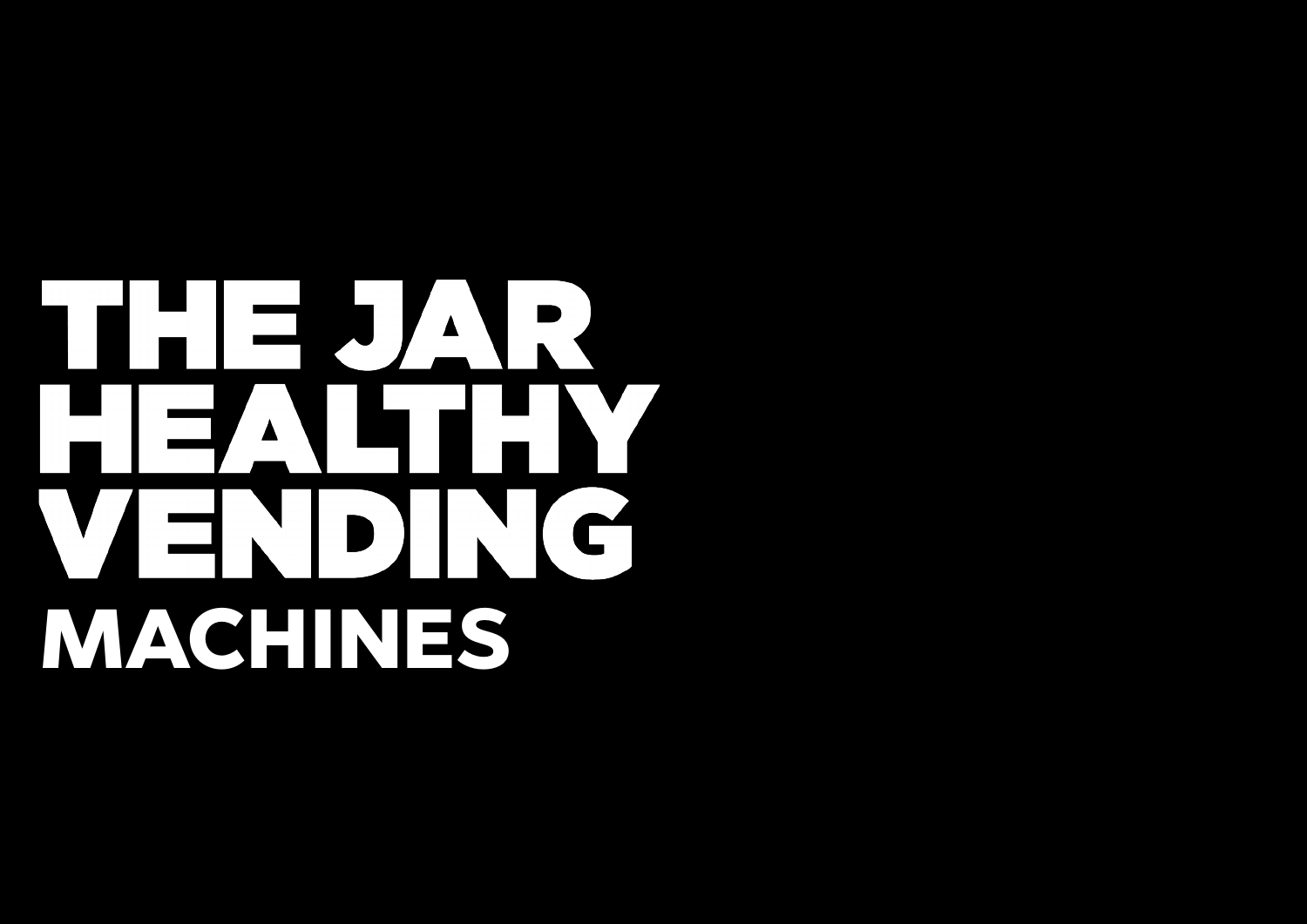

#### Say Hello to the Future of Healthy Vending Machines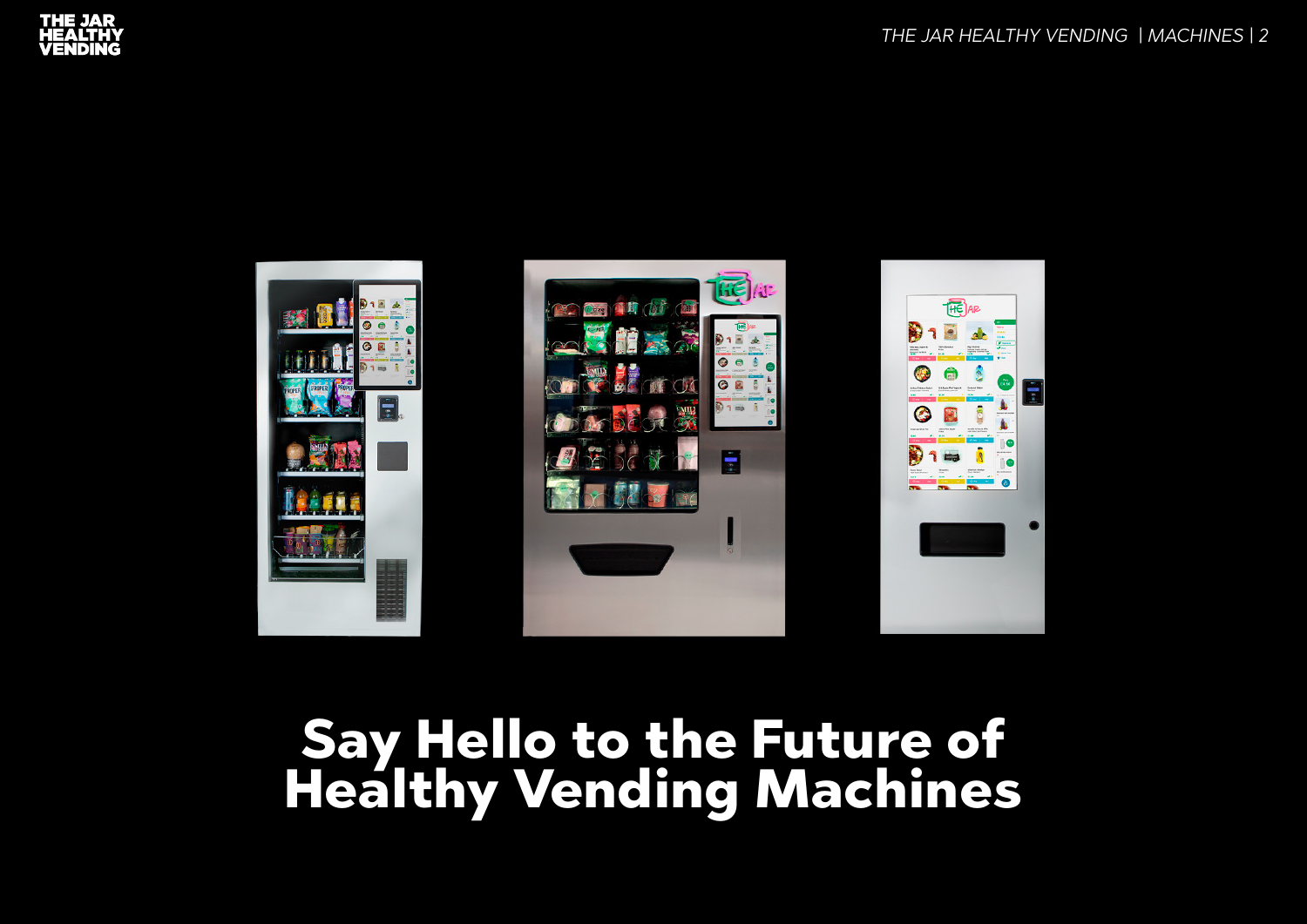#### MK 1



Our original machine is secure, refrigerated and remotely-monitored with a sleek aluminium design.

Cutlery Tray. Biodegradable wood based cutlery. We aim to minimise the use of plastic.

Touchscreen. 21" ultra-high resolution touch screen for convenient product selection.

Contactless / Mobile Payments. Pay with Card, Apple Pay and Google Pay, and WeChat QR Code Pay

Compact / Easy to Operate. 3 pin standard electrical socket - the only requirement for operation.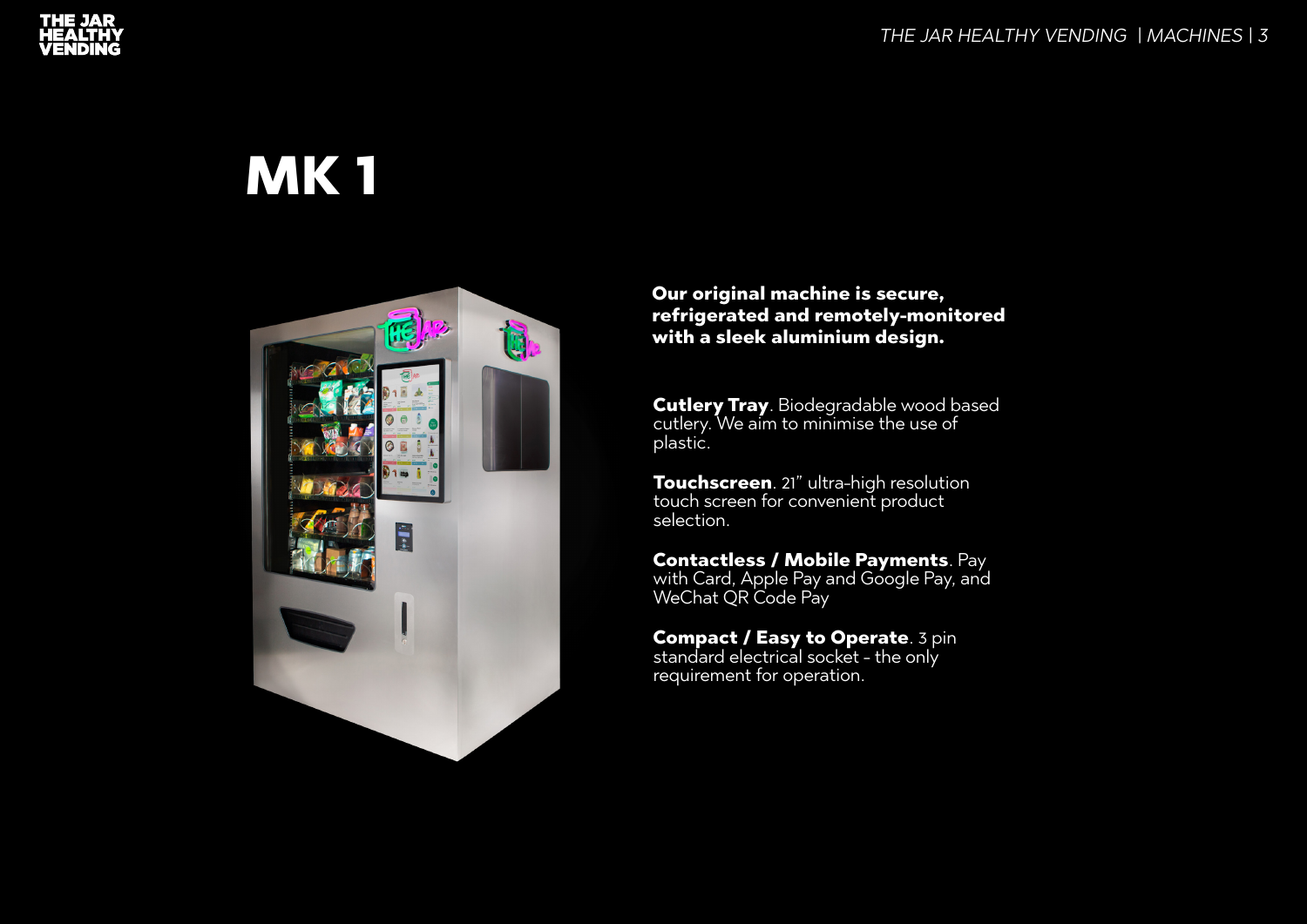

### **MK 2**



A slimmer version of The Jar Vending Machine Mk1 with an high resolution 41'' touchscreen. Ideal place for the marketing of your products and services.

Marketing on large screen. Make full use of the enlarged, ultra high resolution 42" touch screen to market your product.

On Screen dietary requirements filter. Display vegan/vegetarian or gluten free options and more.

**Extensive product range** of snacks, drinks, meals. The venue can completely customise the offering or let us do all the work.

Fast vending. Purchase multiple products in one transaction.

Wheelchair accessible Nutritional info displayed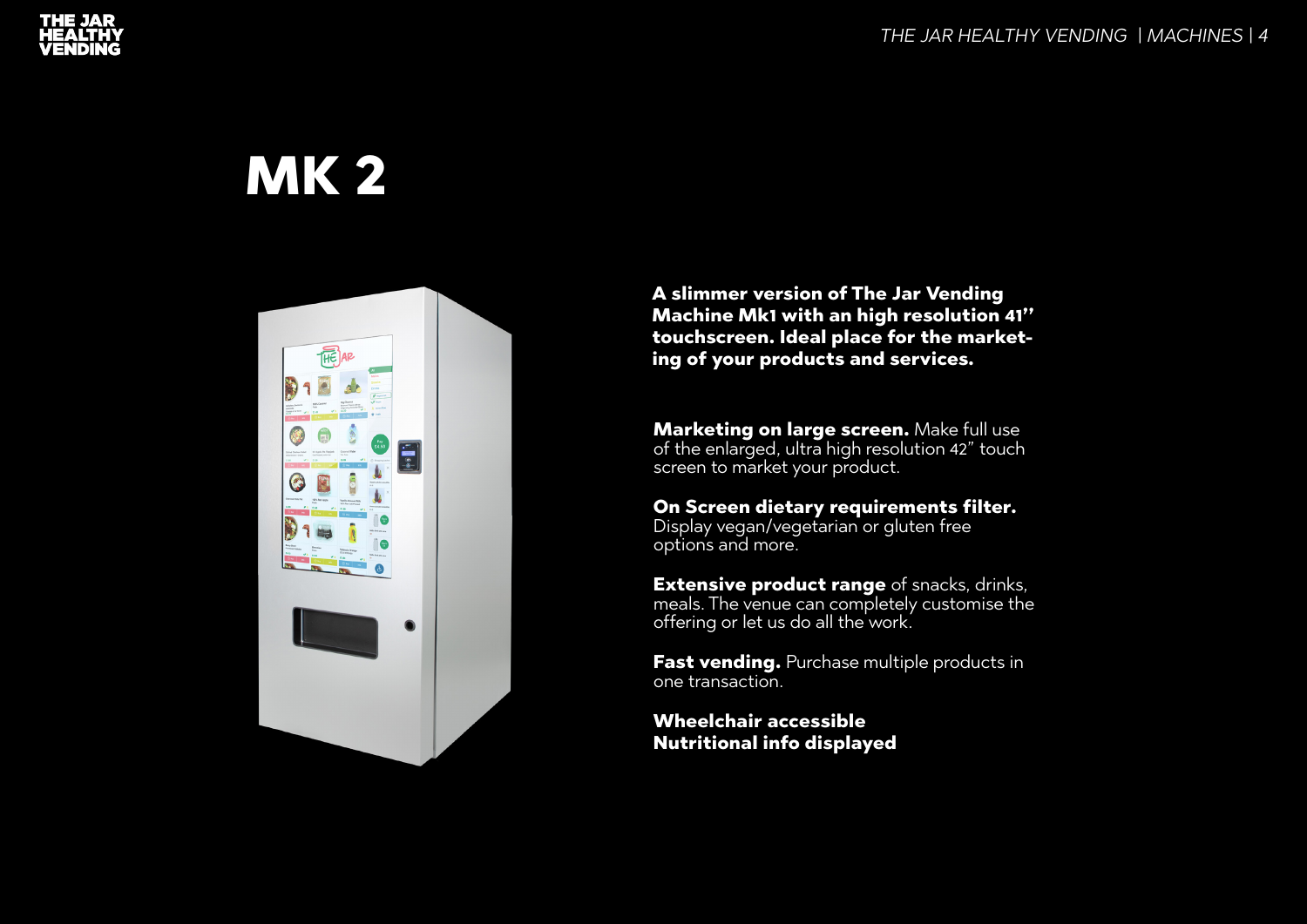![](_page_4_Picture_0.jpeg)

#### MK 3

![](_page_4_Picture_3.jpeg)

The mix of the best features from Mk1 and Mk2. Same amount of storage as in Mk2 while also being compact in its dimensions. Can be supplied in any colour to match your venue.

Fully managed and fully serviced. Our machines come with a dedicated manager who will provide round the clock customer service.

Temperature controlled remotely and monitored 24/7.

**Error proof design.** Our vending machines use sophisticated system of sensors with direct feedback to our computers.

**Energy efficient.** Telemetry connected and fully monitored. Machines can be timer controlled to minimise energy usage and be more sustainable.